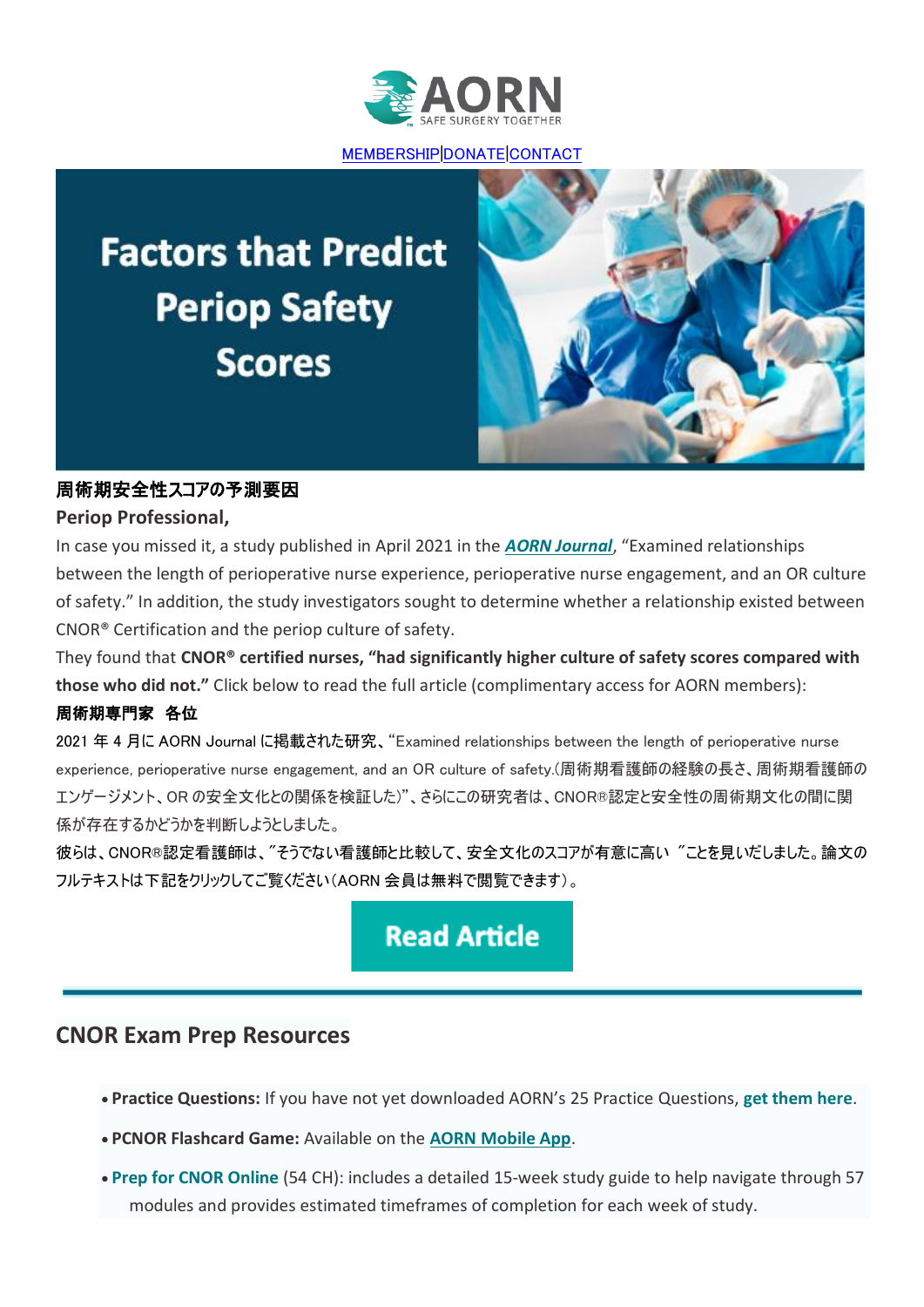- ●練習問題。AORN の 25 の練習問題をまだダウンロードしていない場合は[、こちらから入手し](https://go.aorn.org/dc/KcPYFWxJMbasAdbPxqbyUmCLZy2CgfbrvGz7CIGIlR7d5M4fYgUOSXy1QcdByDiESuZE8_yJeBBFb3Q3y6_O0Xmg-VYzpsKryNDFsHKIRsYORvF-aDx3Q5z9UInrHkiaFNrxpg7l2yUXTOxJkVAuOqkTTjoIcdnKd5HuLcQcYevh5WYPmiHZhRudCeuo6aFj/NTQ1LUtDUC0xNjMAAAGFHPPHGJq_BCkvpN00Q4mY9DOuPVla3nCCsbSiw3xsZaUp_-v4Yx-0WRjc38vYf1OXF_jl_IA=)てください。
- PCNOR フラッシュカードゲーム。AORN [モバイルアプリで](https://go.aorn.org/dc/IqJXjSh4I1je8QNAU1duCrvS_iSyxtSgUPJN9IBjOjHk6Vd3xJSqvnxBZI1579YpHS2BrWEAGuW7M0SVwPgZKzXEgnVdNdQ_pPbzBLWlPDCV4Lw5Ljgi6wYoOXstIhlETUlMxzH-FbA2sqO96vDmKNg0_Ip9UcMRYTVuB1anMMc=/NTQ1LUtDUC0xNjMAAAGFHPPHGJq_BCkvpN00Q4mY9DOuPVla3nCCsbSiw3xsZaUp_-v4Yx-0WRjc38vYf1OXF_jl_IA=)利用できます。
- CNOR [オンライン準備\(](https://go.aorn.org/dc/KcPYFWxJMbasAdbPxqbyUvBjiCmlR98p8CqB_NV5Kxe2pm0GSWNQ3ruuEdz-xbrd4u7P4Fr15ZXalHx4Dcy-0C4DQ_9bzdNUrw0Jgtq8YbLJPa9nyuwOVBttTfzwSLh3ZaPvncU0Z7rNxyHiHHyKeVn1CrJD6IQXE6DhFK08UapfBlM-7zYHRAjDUS2MqL1zOUpnCZH2MrW4QXxIiA3lUD8qYrIVs8TGbBFM7P42vx-kTzxf_9J86FN99XFvI6Sc/NTQ1LUtDUC0xNjMAAAGFHPPHGJq_BCkvpN00Q4mY9DOuPVla3nCCsbSiw3xsZaUp_-v4Yx-0WRjc38vYf1OXF_jl_IA=)54CH):57 のモジュールをナビゲートするのに役立つ詳細な 15 週間の学習ガイドが含まれてお り、各週の学習完了の推定時間枠を提供します。

# **What Periop Nurses are Saying about Prep for CNOR Online**(周術期看護

## 師が CNOR オンライン準備コースについて話していること)



"The AORN prep course was worth taking. I felt well-prepared for the exam, and in hindsight, the AORN tests were more difficult than the actual exam. This is a good thing! I also followed the suggested schedule for taking the course and it fit well into my busy life. I have recommended this course to colleagues." — *Jennifer Tabita-Martinez, BSN, RN, CNOR (ASC)*

「AORN の準備コースは受講する価値がありました。 試験に対する準備も万全で、今思えば、AORN のテストは実際の試験より も難しかったと思います。これは良いことです! また、提案されたスケジュールに従ってコースを受講したので、私の忙しい生活にもう まくフィットしました。 同僚にもこのコースを勧めています。」 -Jennifer Tabita-Martinez、BSN、RN、CNOR (ASC)

"I found the CNOR prep course very useful! It helped me map out a study time frame, breaking everything down into sections. It made the whole process of studying less overwhelming." — *Jennifer Kelly, BScN, RN, CNOR, RNFA*

「CNOR 準備コースはとても役に立ちました! このコースは、すべてをセクションに分け、勉強の時間枠を描くのに役に立ちました。そ れは、勉強のプロセス全体を圧倒するものではなくなりました。-Jennifer Kelly、BScN、RN、CNOR、RNFA

"I felt well-prepared after I utilized the CNOR prep offered by AORN. I have recommended this course to several colleagues." — *Sarah Skeen, RN*

「AORN が提供する CNOR 対策コースを利用した後、十分な準備ができたと感じています。私は、何人かの同僚にこのコースを 勧めました。-Sarah Skeen, RN

**View Course Details**